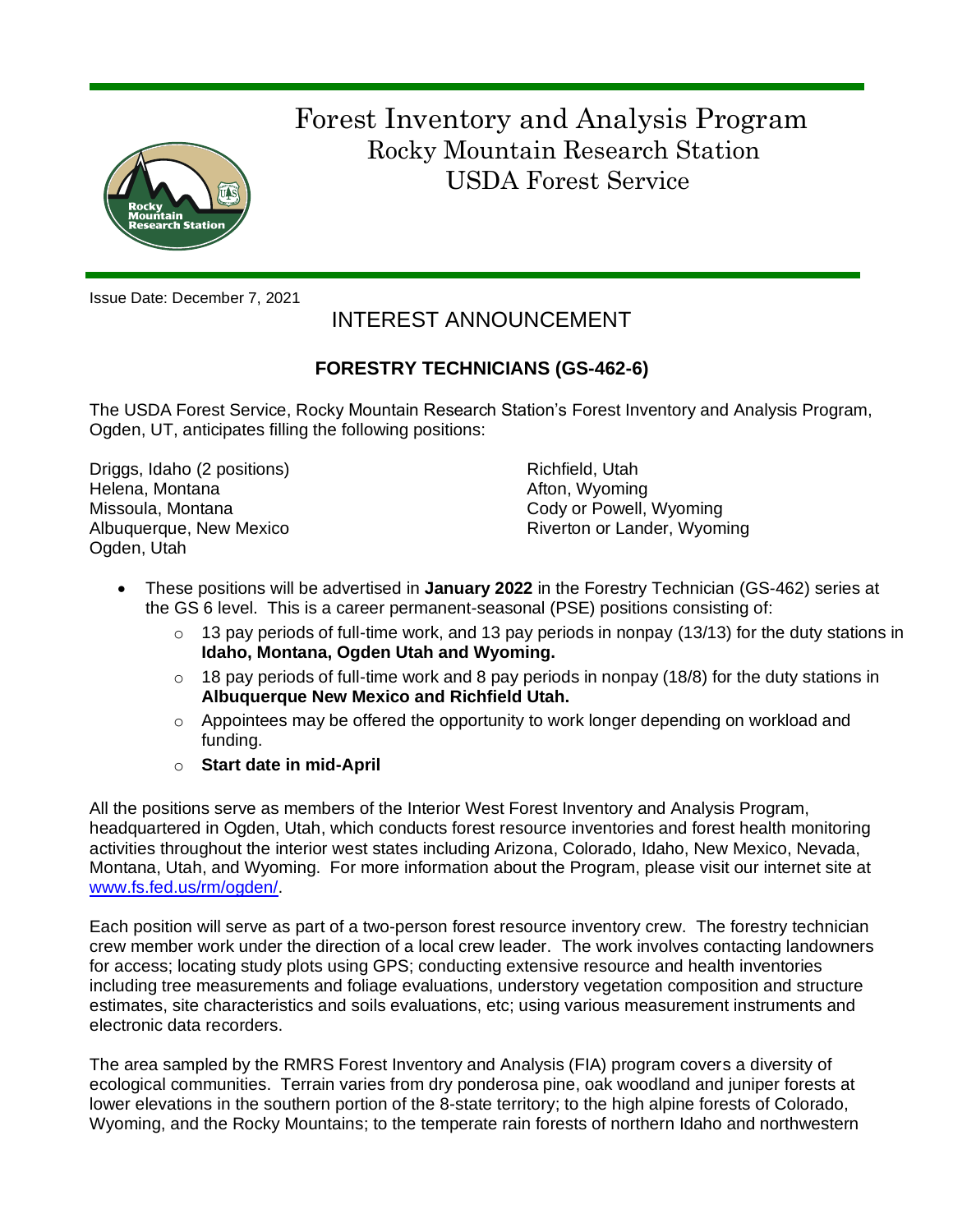Montana - and everything in between! Each crew covers a large area, and all staff will experience a wide variety of country.

Fieldwork is arduous, and regularly includes extensive hiking and backpacking in remote and rugged areas, on and off-trail, in all weather conditions, and carrying heavy daypacks (~45 lb.) or backpacks (60+ lb.). Depending on location, a variety of other methods are used to access plots including ATV's, horses, aircraft, and boats; please contact us for specifics of each location.

The field season typically runs from April through October for positions in Idaho, Montana, and Wyoming, February through November for duty stations in New Mexico and Utah. Overnight travel away from the duty station is frequent and may include periods of extended and continuous travel. The ability to work productively as part of a team, meet the physical demands of this challenging outdoor work, and to quickly learn a complex set of field protocols are all very important in this position!

The positions are based at several different locations, which are indicated in the table below

| Location           | <b>State</b>   | <b>Appointment</b> | <b>Supervisor and Contact</b> | Email                    | Phone        | Note        |
|--------------------|----------------|--------------------|-------------------------------|--------------------------|--------------|-------------|
| <b>Driggs</b>      | Idaho          | 13/13              | <b>Ray Safiran</b>            | raymond.safiran@usda.gov | 208-360-6181 | 2 positions |
| Helena             | <b>Montana</b> | 13/13              | <b>Mike Bell</b>              | michael.bell1@usda.gov   | 406-579-9679 |             |
| Missoula           | <b>Montana</b> | 13/13              | <b>Brian Bryant</b>           | brian.bryant@usda.gov    | 406-270-2729 |             |
| Albuquerque        | New Mexico     | 18/8               | John Capuano                  | john.capuano@usda.gov    | 520-425-7080 |             |
| Ogden              | Utah           | 13/13              | Juliet Wilhelm                | juliet.wilhelm@usda.gov  | 801-725-4116 |             |
| Richfield          | Utah           | 18/8               | Juliet Wilhelm                | juliet.wilhelm@usda.gov  | 801-725-4116 |             |
| Afton              | <b>Wyoming</b> | 13/13              | <b>Val Nelson</b>             | val.j.nelson@usda.gov    | 801-510-6996 |             |
| Cody or Powell     | <b>Wyoming</b> | 13/13              | <b>Val Nelson</b>             | val.j.nelson@usda.gov    | 801-510-6996 |             |
| Riverton or Lander | Wyoming        | 13/13              | <b>Val Nelson</b>             | val.j.nelson@usda.gov    | 801-510-6996 |             |

The purpose of this Outreach Notice is to determine the potential applicant pool for these positions. The vacancy announcement for these positions, when open, will be posted at the USA Jobs website, the U.S. Government's official site for jobs and employment information: [www.usajobs.gov](http://www.usajobs.gov/)

If you would enjoy working as part of the Forest Inventory and Analysis Program, we encourage you to express your interest in the position(s) as soon as possible and no later than **January 15, 2022**. If you reply to this outreach notice, we will notify you when the positions are announced. For additional information, please contact any of the supervisors listed above, or Maryfaith Snyder at (801) 725-0134 or [maryfaith.snyder@usda.gov](mailto:maryfaith.snyder@usda.gov)

# **This outreach is for your information. If you are an education institution, please post the Outreach to your Jobs Board.**

#### **Thank you for your interest in these positions!**

The U.S. Department of Agriculture Forest Service prohibits discrimination in all its programs and activities on the basis of race, color, national origin, age, disability, and where applicable, sex, marital status, familial status, parental status, religion, sexual orientation, genetic information, political beliefs, reprisal, or because all or part of an individual's income is derived from any public assistance program. (Not all prohibited bases apply to all programs). Persons with disabilities who require alternate means for communication of program information (Braille, large print, audiotapes, etc) should contact USDA's TARGET Center at (202) 720-2600 (voice and TDD).

To file a complaint of discrimination write: USDA, Director, Office of Civil Rights, 1400 Independence Ave, SW, Washington, DC 20250-9410 or call (800) 795-3272 (voice) or (202)720-6382 (TDD). USDA is an equal opportunity provider and employer.